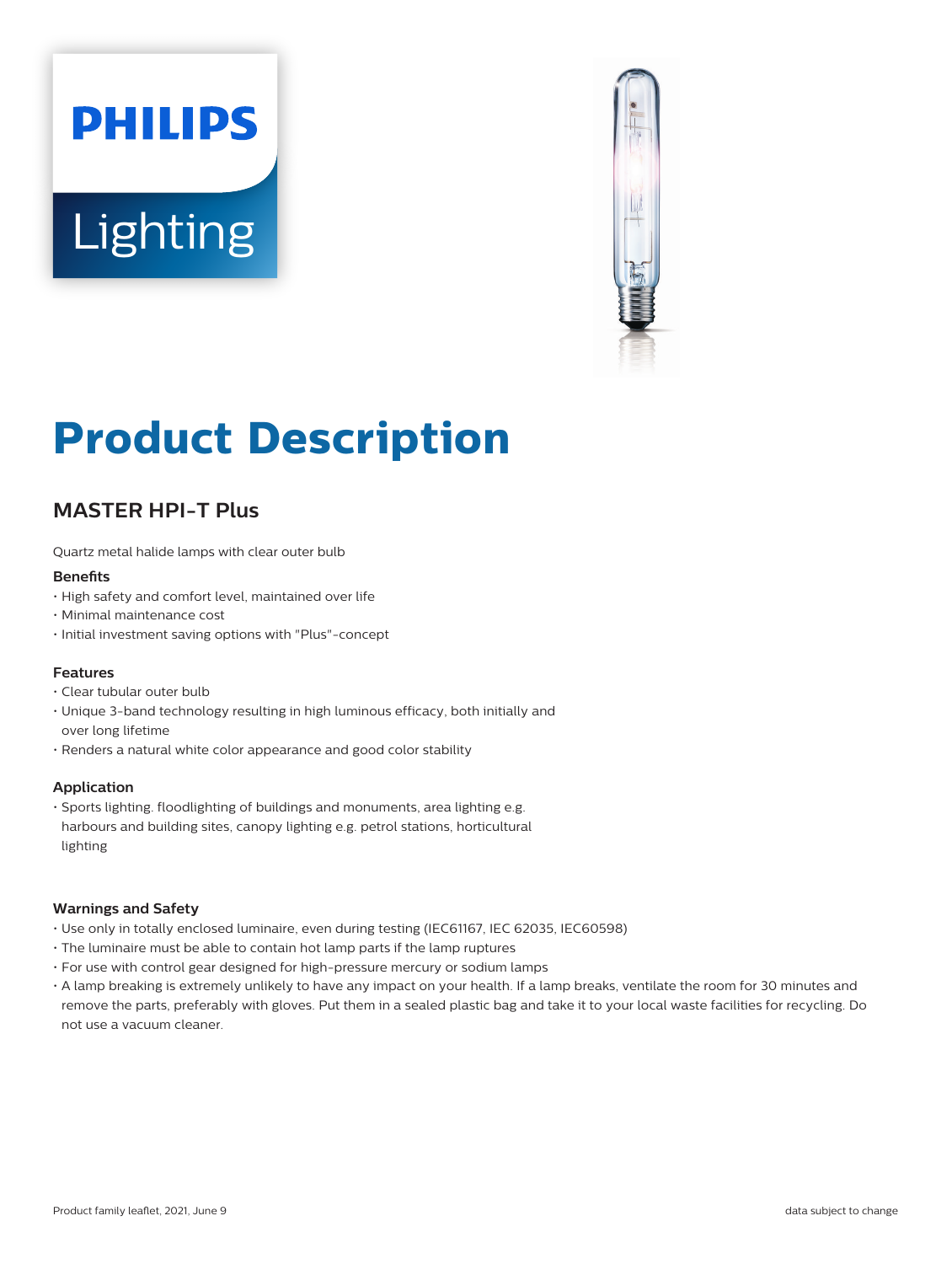# **MASTER HPI-T Plus**

| <b>Controls and Dimming</b>                |                 |
|--------------------------------------------|-----------------|
| Dimmable                                   | N <sub>0</sub>  |
|                                            |                 |
| <b>General Information</b>                 |                 |
| Cap-Base                                   | F40             |
| Life To 10% Failures (Nom)                 | 7500h           |
| Life To 20% Failures (Nom)                 | 11000h          |
| Life To 50% Failures (Nom)                 | 20000 h         |
| Life To 5% Failures (Nom)                  | 5000 h          |
| <b>Operating Position</b>                  | P <sub>20</sub> |
| <b>System Description</b>                  | Horizontal      |
|                                            |                 |
| <b>Light Technical</b>                     |                 |
| <b>Colour Code</b>                         | 645             |
| <b>Colour Designation</b>                  | Cool White (CW) |
| <b>Correlated Colour Temperature (Nom)</b> | 4500 K          |
| <b>Colour Rendering Index (Nom)</b>        | 65              |
| Lumen Maintenance 10000 h (Nom)            | 70 %            |
| Lumen Maintenance 2000 h (Min)             | 75%             |
| Lumen Maintenance 2000 h (Nom)             | 90%             |
| Lumen Maintenance 20000 h                  | 60%             |
| Lumen Maintenance 5000 h (Min)             | 65%             |
| Lumen Maintenance 5000 h (Nom)             | 80%             |
|                                            |                 |
| <b>Mechanical and Housing</b>              |                 |
| <b>Bulb Finish</b>                         | Clear           |
| <b>Bulb Shape</b>                          | T46             |
|                                            |                 |

## **Approval and Application**

|          |                                               | <b>Energy Consumption kWh/</b> | Mercury (Hg) Content |
|----------|-----------------------------------------------|--------------------------------|----------------------|
|          | Order Code Full Product Name                  | 1000 h                         | (Nom)                |
| 17989015 | MASTER HPI-T Plus 250W/645 E40 1SL/12 272 kWh |                                | 36 mg                |
| 17990615 | MASTER HPI-T Plus 400W/645 E40 1SL/12 424 kWh |                                | 29.5 mg              |

# **Operating and Electrical (1/2)**

|          |                              | Lamp       |         |         |         |          |                              | Lamp       |         |         |         |
|----------|------------------------------|------------|---------|---------|---------|----------|------------------------------|------------|---------|---------|---------|
|          |                              | Current    | Voltage | Voltage | Voltage |          |                              | Current    | Voltage | Voltage | Voltage |
|          | Order Code Full Product Name | (EM) (Nom) | (Max)   | (Min)   | (Nom)   |          | Order Code Full Product Name | (EM) (Nom) | (Max)   | (Min)   | (Nom)   |
| 17989015 | MASTER HPI-T Plus            | 2.1 A      | 138 V   | 118 V   | 128 V   | 17990615 | MASTER HPI-T Plus            | 3.4A       | 135 V   | 115 V   | 125 V   |
|          | 250W/645 E40                 |            |         |         |         |          | 400W/645 E40                 |            |         |         |         |
|          | 1SL/12                       |            |         |         |         |          | 1SL/12                       |            |         |         |         |

# **Operating and Electrical (2/2)**

| Order Code | <b>Full Product Name</b>              | Power (Nom) |
|------------|---------------------------------------|-------------|
| 17989015   | MASTER HPI-T Plus 250W/645 E40 1SL/12 | 247 W       |

| Order Code | <b>Full Product Name</b>              | Power (Nom) |
|------------|---------------------------------------|-------------|
| 17990615   | MASTER HPI-T Plus 400W/645 E40 1SL/12 | 385 W       |

# **Luminaire Design Requirements**

|          | Order Code Full Product Name                 | <b>Bulb Temperature (Max)</b> |          | Order Code Full Product Name                 | <b>Bulb Temperature (Max)</b> |
|----------|----------------------------------------------|-------------------------------|----------|----------------------------------------------|-------------------------------|
| 17989015 | MASTER HPI-T Plus 250W/645 E40 1SL/12 550 °C |                               | 17990615 | MASTER HPI-T Plus 400W/645 E40 1SL/12 600 °C |                               |

**Light Technical (1/2)**